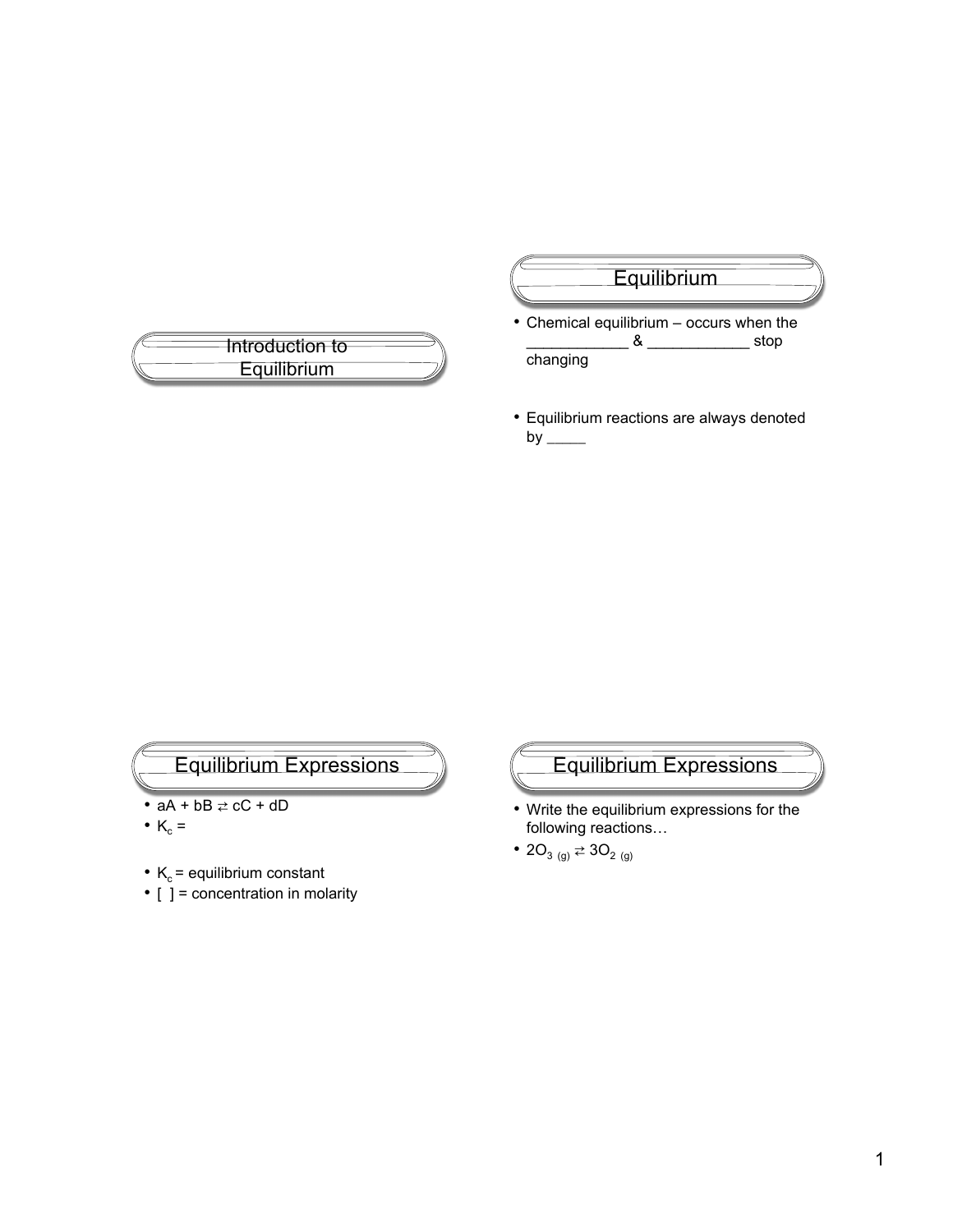## Equilibrium Expressions

- Write the equilibrium expressions for the following reactions…
- $H_{2 (g)} + I_{2 (g)} \rightleftarrows 2H I_{(g)}$

#### Equilibrium Expressions

- Write the equilibrium expressions for the following reactions…
- FeO  $_{(s)}$  + H<sub>2</sub>  $_{(g)}$   $\rightleftharpoons$  Fe  $_{(s)}$  + H<sub>2</sub>O  $_{(g)}$

#### Heterogeneous / Homogeneous

- The reaction is \_\_\_\_\_\_\_\_\_\_\_\_\_\_ if all of the states are the same
- $\_$  if any of the states are different

# Look at the last 3 reactions • Tell if they are heterogeneous or

- homogeneous • 20<sub>3 (g)</sub>  $\rightleftarrows$  30<sub>2 (g)</sub>
- H<sub>2 (g)</sub> + I<sub>2 (g)</sub>  $\rightleftarrows$  2HI <sub>(g)</sub>
- FeO  $_{(s)}$  + H<sub>2</sub>  $_{(g)}$   $\rightleftarrows$  Fe  $_{(s)}$  + H<sub>2</sub>O  $_{(g)}$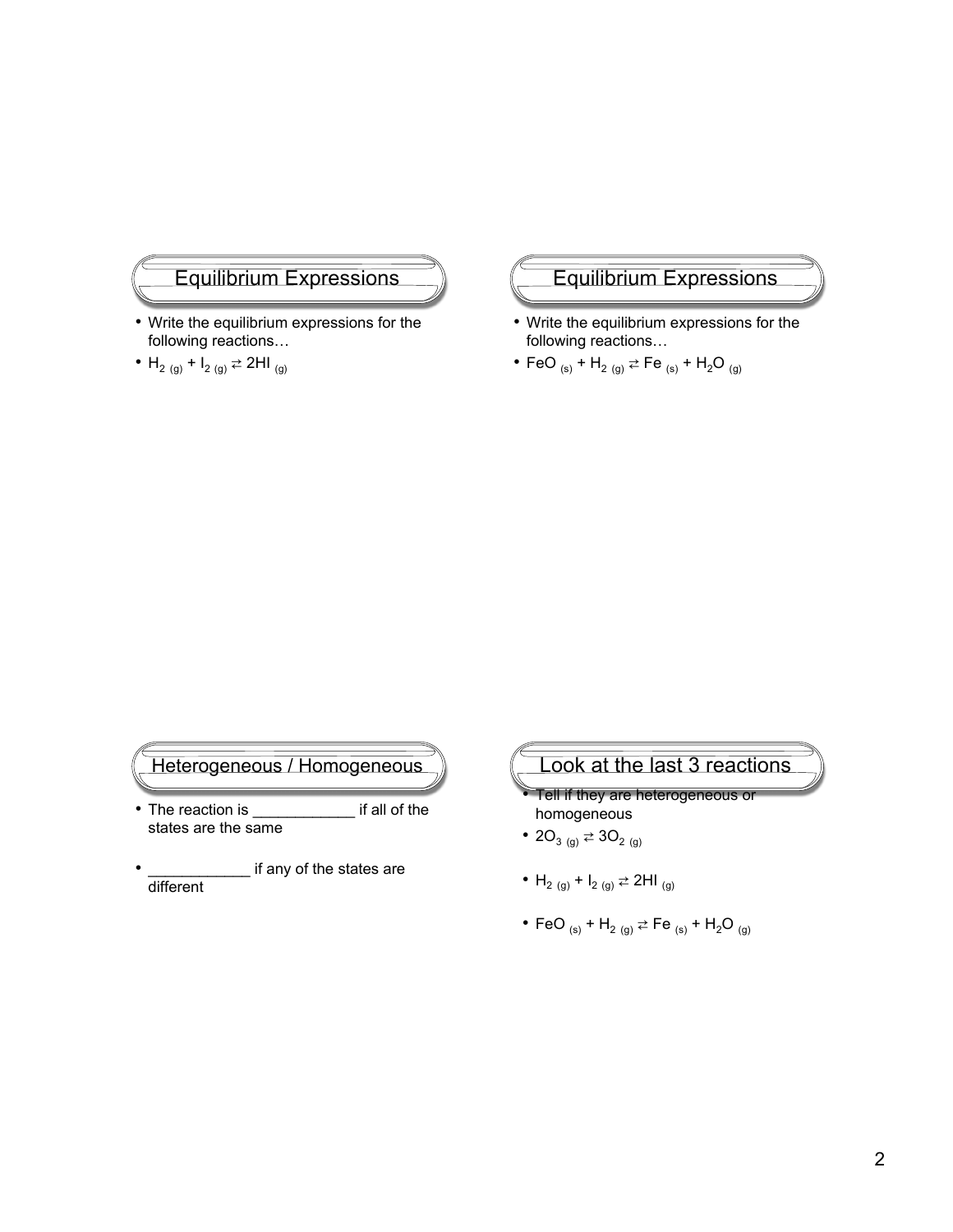#### Equilibrium Constant in Terms of Pressure

- When the reactants & products are gases the k<sub>eq</sub> will be in partial pressures not molarity
- $K_p$  when using pressure
- $aA + bB \rightleftarrows cC + dD$

## Switching between  $k_c$

- $K_p = k_c (RT)^{\Delta n}$
- $R = 0.0821$
- T = temperature in Kelvin
- $\cdot$   $\Delta n$  = change in moles (# moles products - # moles reactants)

## Switching between  $k_c$  & k

- $N_{2 (g)} + 3H_{2 (g)} \rightleftarrows 2NH_{3 (g)}$
- Calculate  $k_p$  at 300°C if  $k_c$  = 9.60



- Will either be big or small
- Value of  $K_c$  will determine if the products or reactants are favored
- CO +  $Cl_2 \rightleftarrows$  COCl<sub>2</sub>
- Kc =  $[COCl<sub>2</sub>]$  = 4.57 x 10<sup>9</sup>  $[CO][Cl<sub>2</sub>]$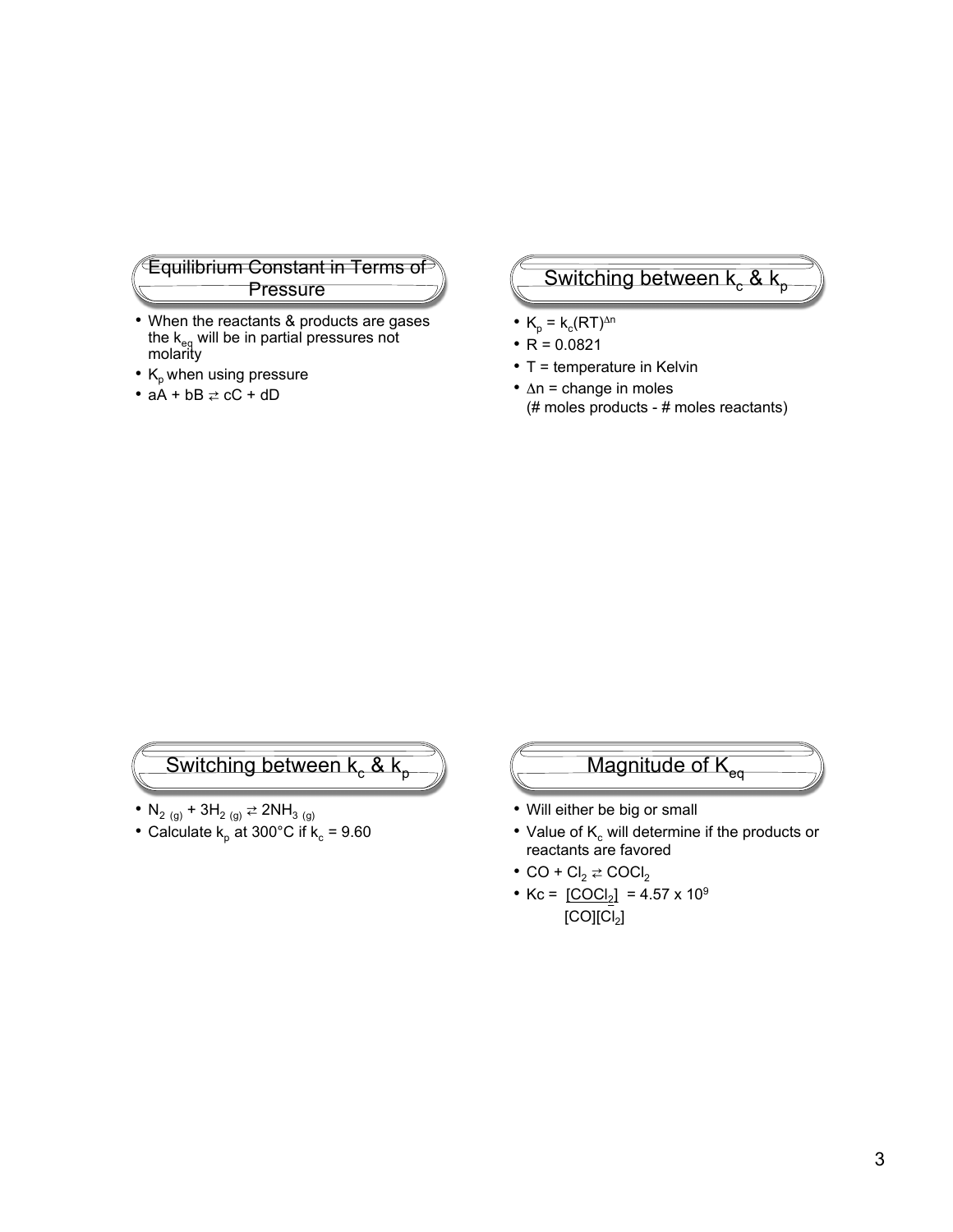## Magnitude of K

- $K_c$  is greater than 1
- Therefore the [products] is greater than the [reactants]
- So products are favored
- $K_c > 1$  = products are favored
- $K_c < 1$  = reactants are favored

## Magnitude of  $K_q$

- $N_{2 (g)} + O_{2 (g)} \rightleftarrows 2NO_{(g)}$
- Kc =  $[NO]^2 = 1 \times 10^{-30}$  $[N_2] [O_2]$
- What is favored...products or reactants???

## Direction of Equilibrium & k

- Equilibrium reactions occur in both directions
- N<sub>2 (g)</sub> + 3H<sub>2 (g)</sub>  $\rightleftarrows$  2NH<sub>3 (g)</sub>
- 2NH<sub>3 (g)</sub>  $\Rightarrow$  N<sub>2 (g)</sub> + 3H<sub>2 (g)</sub>

## Direction of Equilibrium & k

- $N_2O_4 \neq 2NO_2$  kc = 0.212
- What is the kc of ...
- $2NO<sub>2</sub> \rightleftarrows N<sub>2</sub>O<sub>4</sub>$